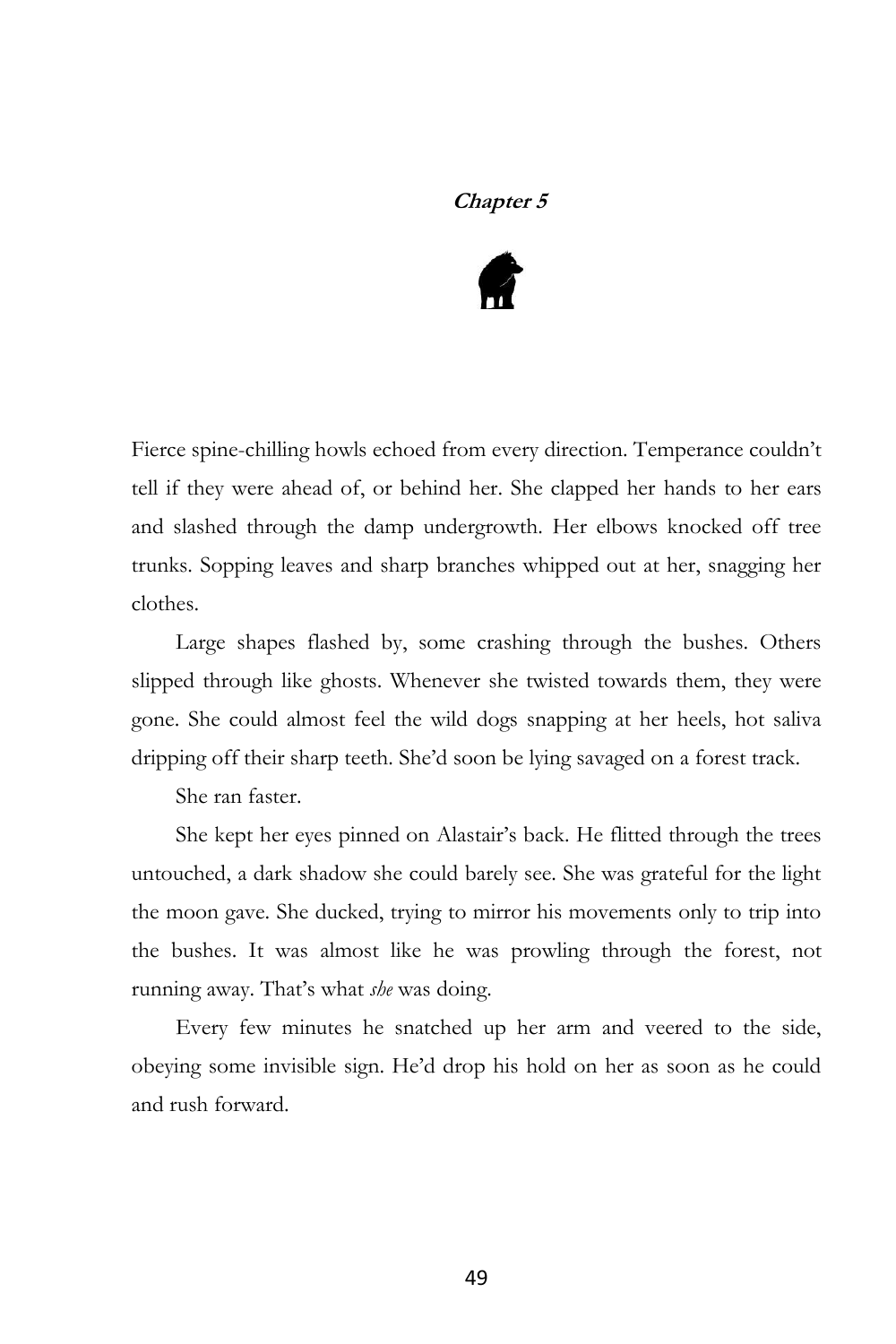When they breached the edge of the forest, she gave a haggard gasp of relief. The snarls around them died away. Her harsh breathing filled her ears. She twisted around in a circle. A ring of trees hemmed them in. They hadn't left the woods. She took a shuddering gulp of cold air. They'd been herded into a clearing.

"What's happening?" she panted. Alastair had his back to her, walking them both into the centre. "Where did they go, have they stopped chasing us?"

He didn't answer. Instead, he threw her bag back to her. It felt abrupt but she couldn't bring herself to care. She slung the strap across her body. Exhaustion started to settle in. The twinkling stars reminded her she should be wrapped up in a warm bed. Without her coat, she was starting to feel the cold bite in the air.

"Alastair, what did you do?" she asked, through chattering teeth.

He didn't reply.

Whatever was happening, she was certain he and Cyprian were to blame. The feral dogs had never attacked anyone before.

The night's events started to replay in her head.

"My god, Cyprian is…" she bit down on her fist, not wanting to finish the sentence.

"Shut up," Alastair hissed.

"*No*," she spluttered at him, her cheeks burning with the fury she felt. "Tell me what's happening!"

She tried to shake his arm but it was like swinging off a wall. He didn't move. He shook her off and she fell back.

"Just shut up and listen!"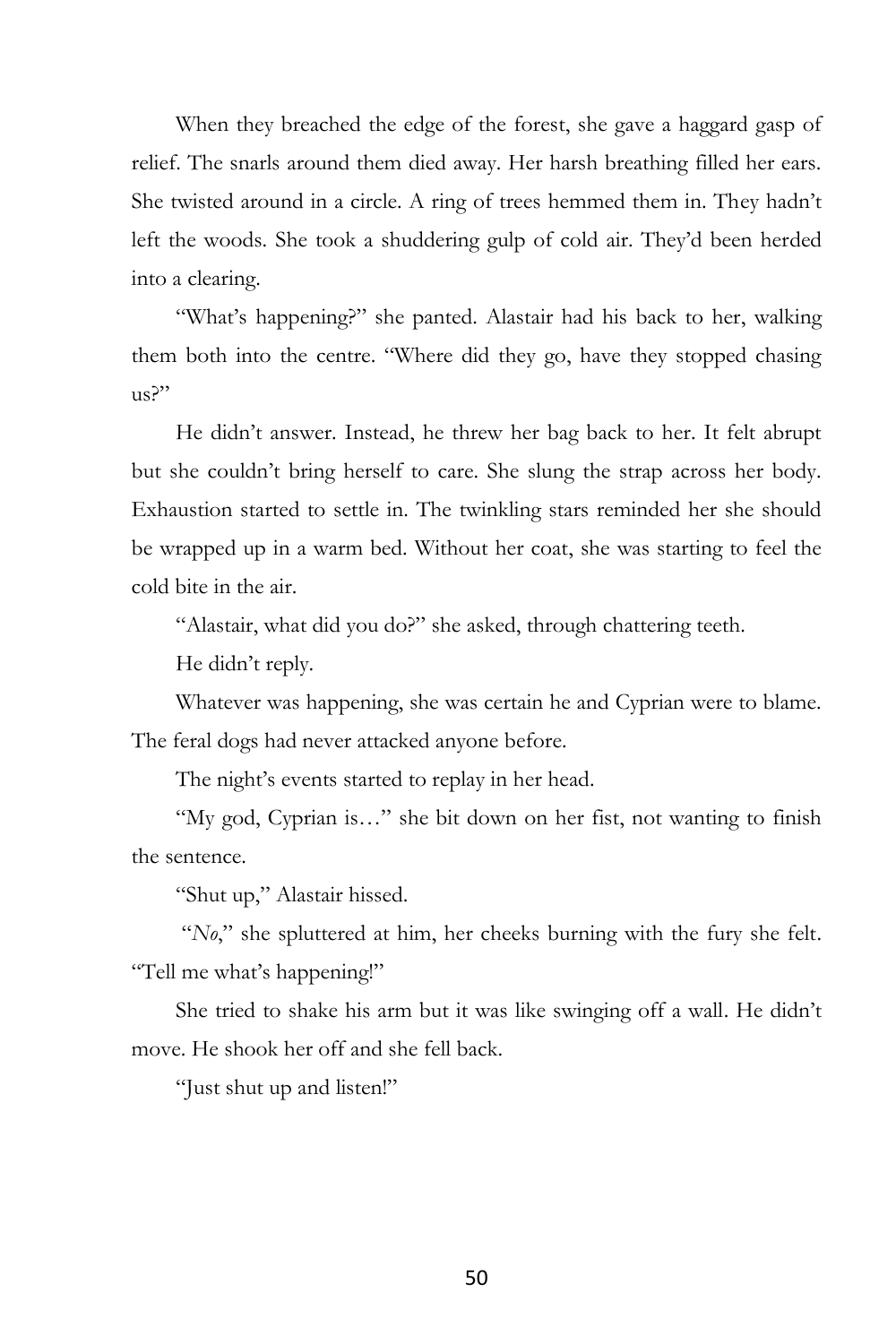He crouched forward, his arm raised. The knife glinted in the moonlight. He scanned the tree line. She held her breath. At first there didn't seem to be anything. Then she heard it. Low growling; it caused the hair on her arms to stand on end. She tilted sideways to look out between the trees.

In the darkness, numerous eyes began to open like ominous yellow flares. The black forest lit up like a starry sky as more of the dogs appeared. The growling reached a deafening crescendo only to be cut off into a tense silence. A branch snapped and a large grey animal emerged from the shadows. It stalked forward, its claws digging into the soft ground, churning it up. Its ears were pinned flat against its head. Its black lips curled back in a vicious snarl to reveal gleaming fangs longer than her fingers. Temperance gaped at its size. It was like a small bear. Two more animals, almost as big, emerged from the woods to flank it.

"Cowards," Alastair taunted. "You had to hunt me in a pack?"

Temperance raised her eyebrows. One of the other animals in the woods barked. All of the dogs threw back their heads and howled.

Temperance wrapped her arms around her chest. Alastair was unaffected; he swung his knife at them, the blade shone red as if superheated. Bright sparks fell from it, trailing in the air like a fiery whip.

"Change!" he shouted. "Fight me like men! You vermin slaughtered a member of the Assembly! You broke the rules, now you'll pay the consequences!"

Alastair stretched out his fingers to the main dog. It snarled and gnashed its teeth, its massive body twisted as though fighting against an invisible noose.

Temperance shuffled back.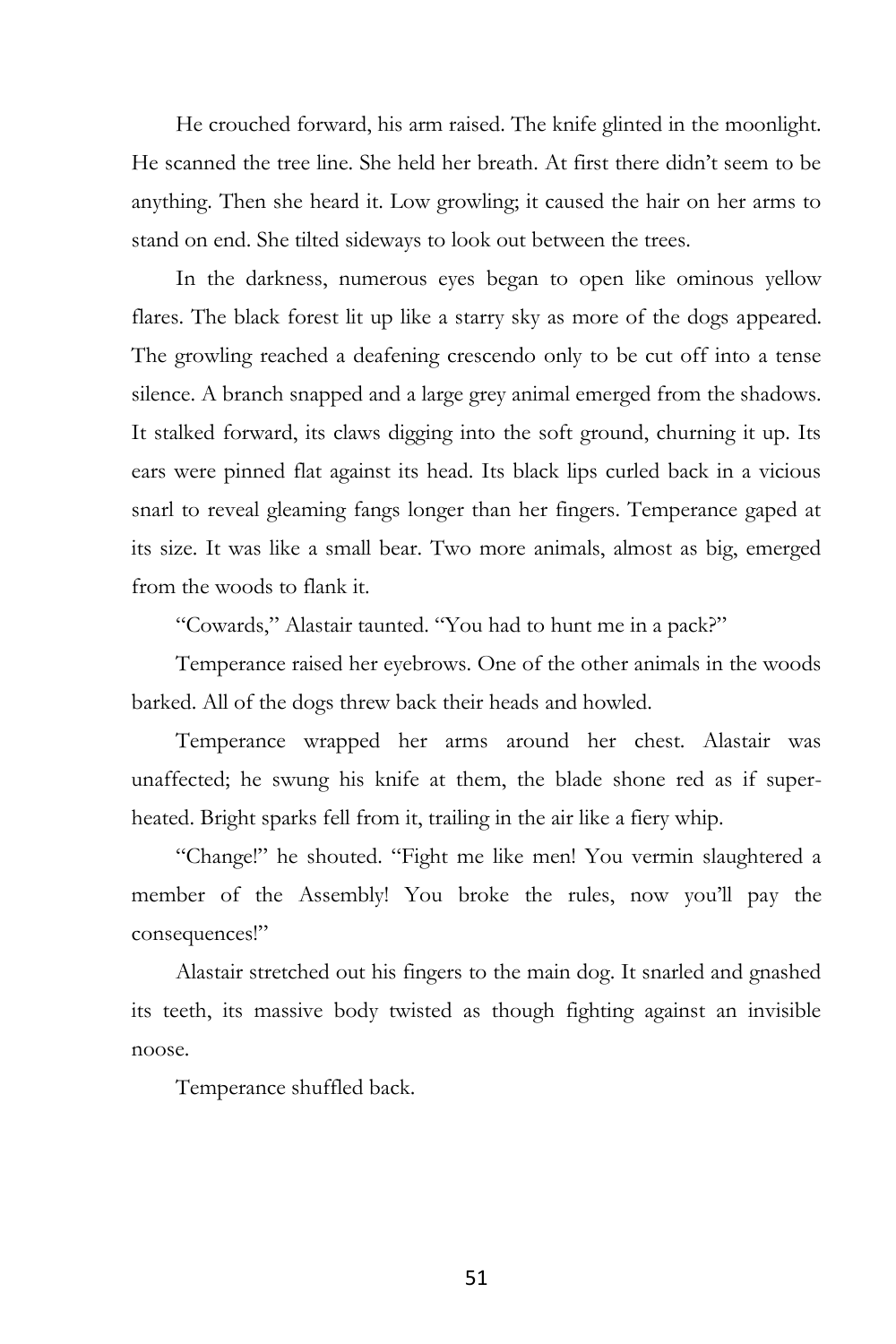It bent low to the ground, its muzzle on its paws. A small whine erupted from its throat as its limbs began to spasm and lengthen. The animal's claws and fur retracted to leave dirty fingernails and pale white skin. In seconds, a naked man was crouching in its place.

Temperance blinked; her breath caught.

This couldn't be happening.

The man clutched at the damp twigs and leaves around him. He gasped through gritted teeth. His skin shone with sweat.

He forced himself up, staggering to his feet. His black hair was shoulder length and shaggy. His striking features, while not traditionally handsome, were attractive.

"Fight you like a man? But we're werewolves, Alastair Byron," he bared his teeth, his brown eyes flashing. His muscles flexed with suppressed anger. "We didn't break any rules. But you did! You slaughtered a lupa."

Temperance stared at him.

Alastair reared back, horrified. "We don't hunt females. It's forbidden."

"Freya was killed tonight by you!" the man snarled.

"No," Alastair bit back. He drew up to his full impressive height. "Not by me."

A wolf with dark brown fur snorted.

"You've got something to say?" Alastair raised an eyebrow. Like before, it began to shudder, its hair retracted, leaving another man dazed on the ground.

"Liar!" he groaned. He craned his neck to look up at them. "Fenrir, this is the wizard. It was his weapon!"

*Wizard*, Temperance mouthed to herself.

"So you're the new Alpha." Alastair's expression grew calculated. "We've been looking for you."

"And you found my mother instead," Fenrir spat.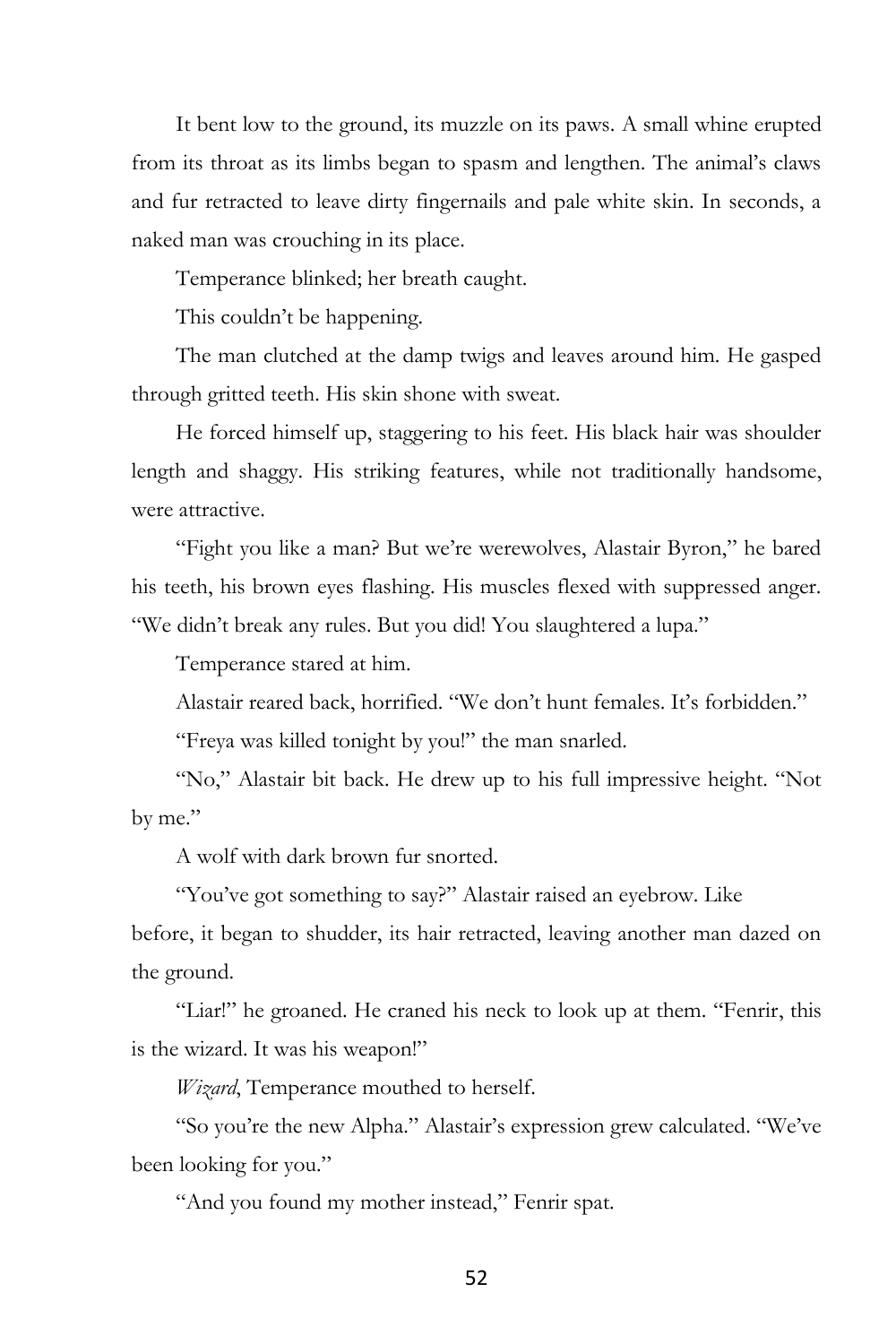"I didn't kill her, but *you*…" Alastair murmured, his voice low. "Killing Cyprian will be the last mistake you ever make. And the others, they'll exterminate the rest of your mutts."

Their words seemed to fade away, until she felt dizzy and lightheaded. A feeling of nausea rose up inside her. Sweat broke out across her forehead, Temperance felt her chest tighten and her breathing speed up. She clutched at her top with a trembling hand and stumbled back away from the men. Her medicine had finally stopped working for her. There was no way this could be happening.

She was having a full-blown hallucination.

She'd spent her life dreading this moment, and now it had happened.

Panicked thoughts flashed through her mind, where was she really? Sitting in bed, staring vacantly at the wall in Cyprian's house? Or maybe the meal had been part of the illusion too.

Was she at home?

In college?

Temperance took deep steadying breaths, struggling to calm down.

Slowly, her breathing returned to normal. Snippets of the

conversation between the men began to reach her again.

She glanced over at them. They were tall and well built. She was really impressed by her imagination. She couldn't remember when she'd ever seen stomach muscles like that. A burst of manic laughter escaped her.

"Now this is my kind of winter solstice."

The men all looked over. They seemed unsettled by her laughter. Alastair frowned at her.

"Your mate?" Fenrir jerked his chin at her.

His mouth began to overfill, his teeth lengthening into fangs. His features shifted as he started to change back. His words were more like snarls. "Her death will be a fitting revenge... for a start..."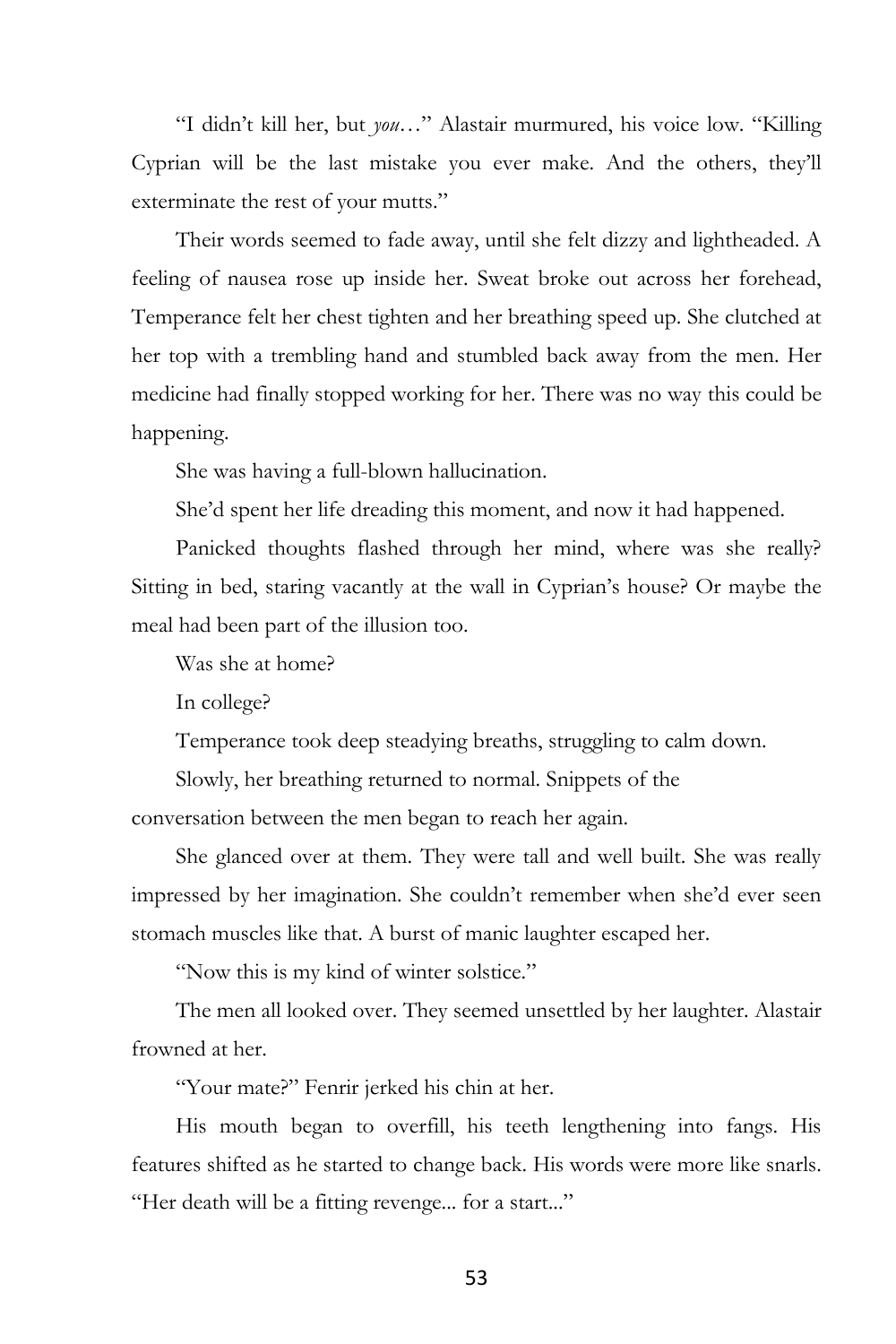"No!" Alastair shoved Temperance behind him. She peered over his shoulder. "You won't hurt her."

He waved his left hand.

There were great thundering cracks; large trees toppled to the forest floor. Their roots ripping free of the earth with a sickening groan. Agonising squeals erupted from the wolf pack as they disappeared under falling branches, leaving only Fenrir standing.

Alastair flicked his fingers.

The ground rumbled.

Temperance skipped over the cracks forming under them. Sharp rocks speared up from the earth with a deafening scrape.

It created a barrier between them and the animals.

Fenrir crouched with a roar and finished his transformation mid-leap. He landed on Alastair, his claws digging into his shoulders, cutting deep furrows down his arms. Alastair caught the werewolf's thick neck

and forced the snapping teeth away from his face. They scuffled in the undergrowth, snarling and shouting at one another.

Temperance avoided them.

With skill she had never suspected, her imagination had Alastair flipping the animal over and driving his knife into its wide ribcage. The wolf gave a shrill whimper and tried to scramble away. Alastair's magic lashed out. Fenrir flew across the clearing and slammed into the stone wall.

Snaps and splintering filled the air as more of the forest toppled to the ground. Alastair stalked forward to finish his attack on the unconscious man, a triumphant smile on his face.

"Stop, no more violence," Temperance whispered, hoping her subconscious would obey her. Even in her delirium she didn't want to see any more death.

54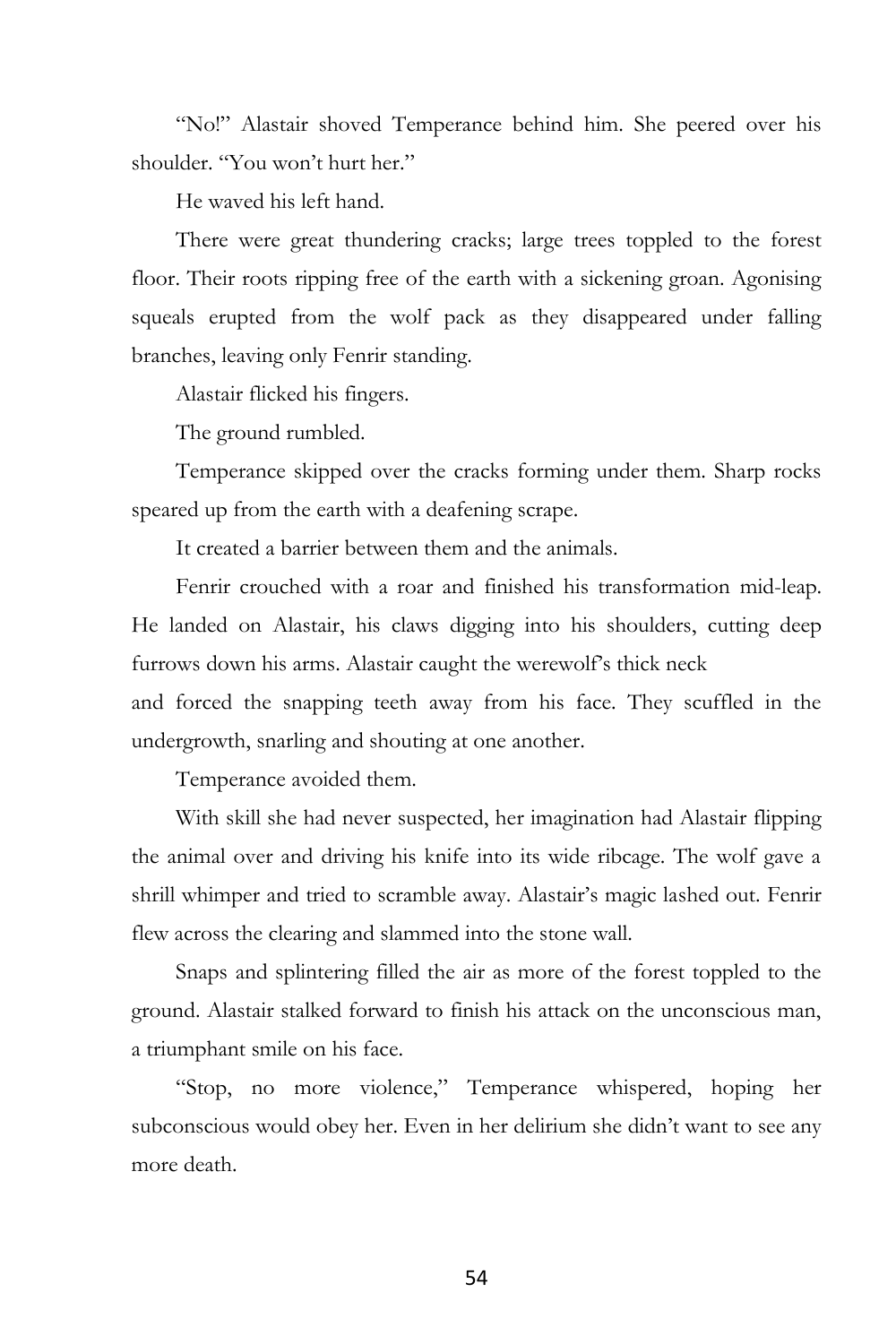Alastair fisted his hands and twisted towards her. She met his dark eyes; they were shining with a fevered madness. She heard the trees behind her give way as his powers swung in her direction. She didn't bother to move when one of the thick branches just missed slamming into her. The displaced air hit her face as it whooshed past. Alastair leapt forward and wrenched her out of the way.

"What is wrong with you?" He glared, shooting a look behind her at the destruction. "Let's go."

"I don't really feel like running," Temperance said with a shrug. "You're just a hallucination."

He tugged her forward; she stumbled and yanked her hand back.

"I don't need this," he muttered. He ran his hand through his hair. Then he bent as if to scoop her up into his arms. She jumped back out of reach.

Putting up a finger, she warned, "I will hurt you."

"We need to leave," Alastair stated, over-pronouncing each word as if he was afraid she couldn't understand him anymore. "You are in danger here."

Temperance plucked a leaf from his hair. She lifted it to her nose, inhaling its musty smell. "Everything seems so realistic."

He gave a tired impatient sigh. He spread his hands out. "Why do you think you're imagining this?"

A shiver ran through her.

"It's happened before, but it's never been this intense," she whispered. Saying it out loud made it more real. Her mouth felt dry and her heart rate sped up again.

Alastair grabbed her by the shoulders and shook her. "This is real."

"So you just saw dogs turn into naked men, did you? And you destroyed the woods with magic?" she shouted, pointing at the destruction.

He bent to look her in the eye. "Yes I did."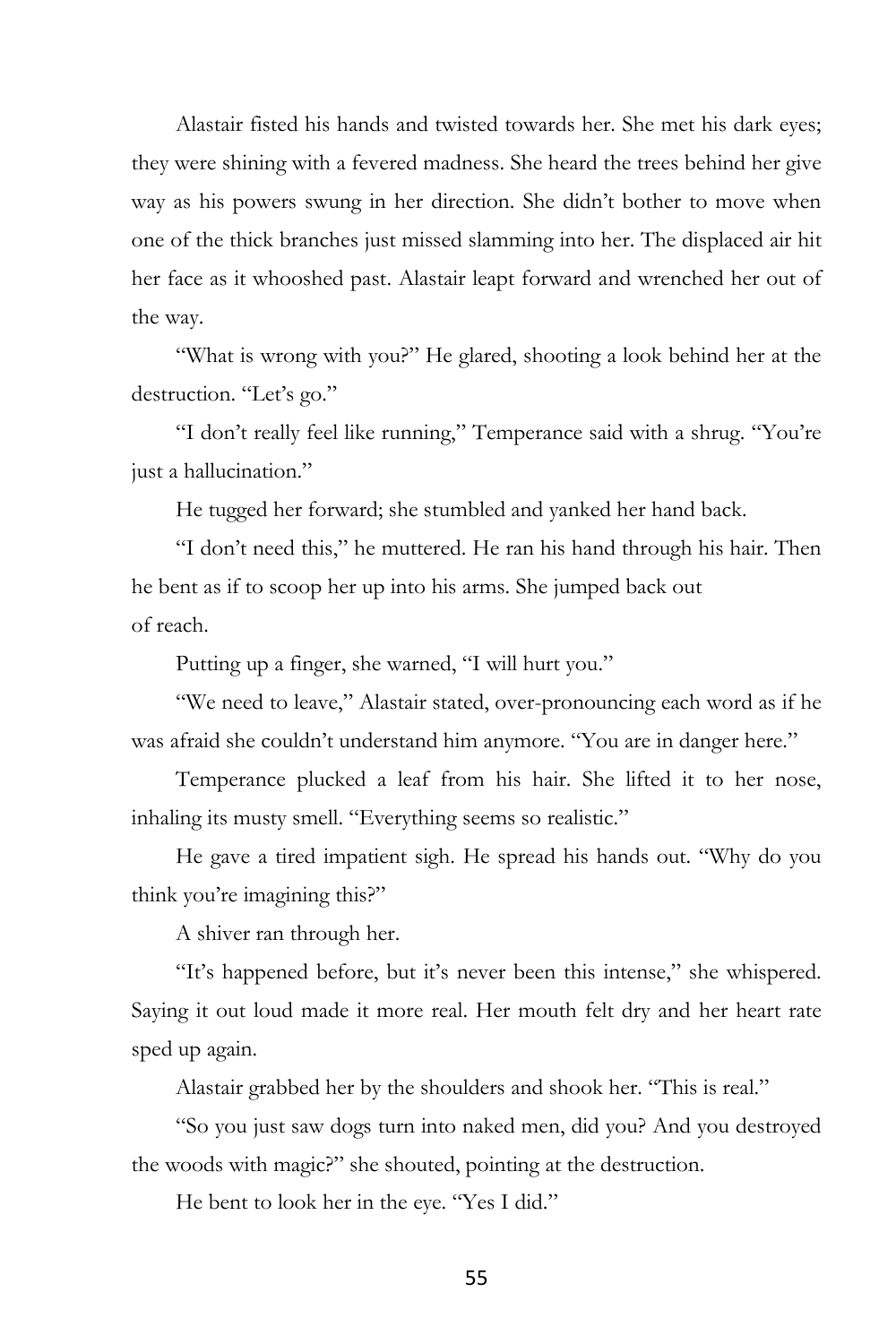She paused for a moment to consider the chance it had all happened and then shook her head. Alastair clenched his jaw shut. He leaned down and pinched her. She shrieked in pain and clutched at her arm.

"Even if you don't believe me," Alastair tapped the side of her head. "You still feel pain; imagine their teeth ripping into your flesh. You're a liability. Now move!"

He propelled her out of the clearing. Temperance's arm was still aching. She didn't think she could feel pain like that in an illusion, though she didn't know how it was possible that this was real. If it was, she'd just watched Alastair become a murderer.

She blinked; it was like she was emerging from a dream. The chill of the forest seemed to reach her again. A different sort of fear started to spread through her. She was a witness to his crime. He had just called her a liability.

It was probably her turn to disappear.

Without warning, she dashed to the side and sprinted away, crisscrossing through the trees. She wasn't going to give him a chance to silence her. Just when she thought she might be escaping him, she started to slow down. No matter how much she pumped her arms, she didn't seem to get any further. The same plants surrounded her. Her body felt heavy. It was like moving through thick syrup.

A black shape materialised to her right. Alastair stormed over to her, his boots crushing everything beneath them. She realised he must have used his magic on her.

He pulled her around. "What are you doing?" His grip was agonising.

"Clearly, I'm attempting to escape," Temperance said. She tried to pry him off. "You just killed that man! I'm probably next!"

"You're safe with me." He scowled and then continued in an even tone. "And unfortunately, he's not dead, but with any luck he's severely maimed."

Temperance paled.